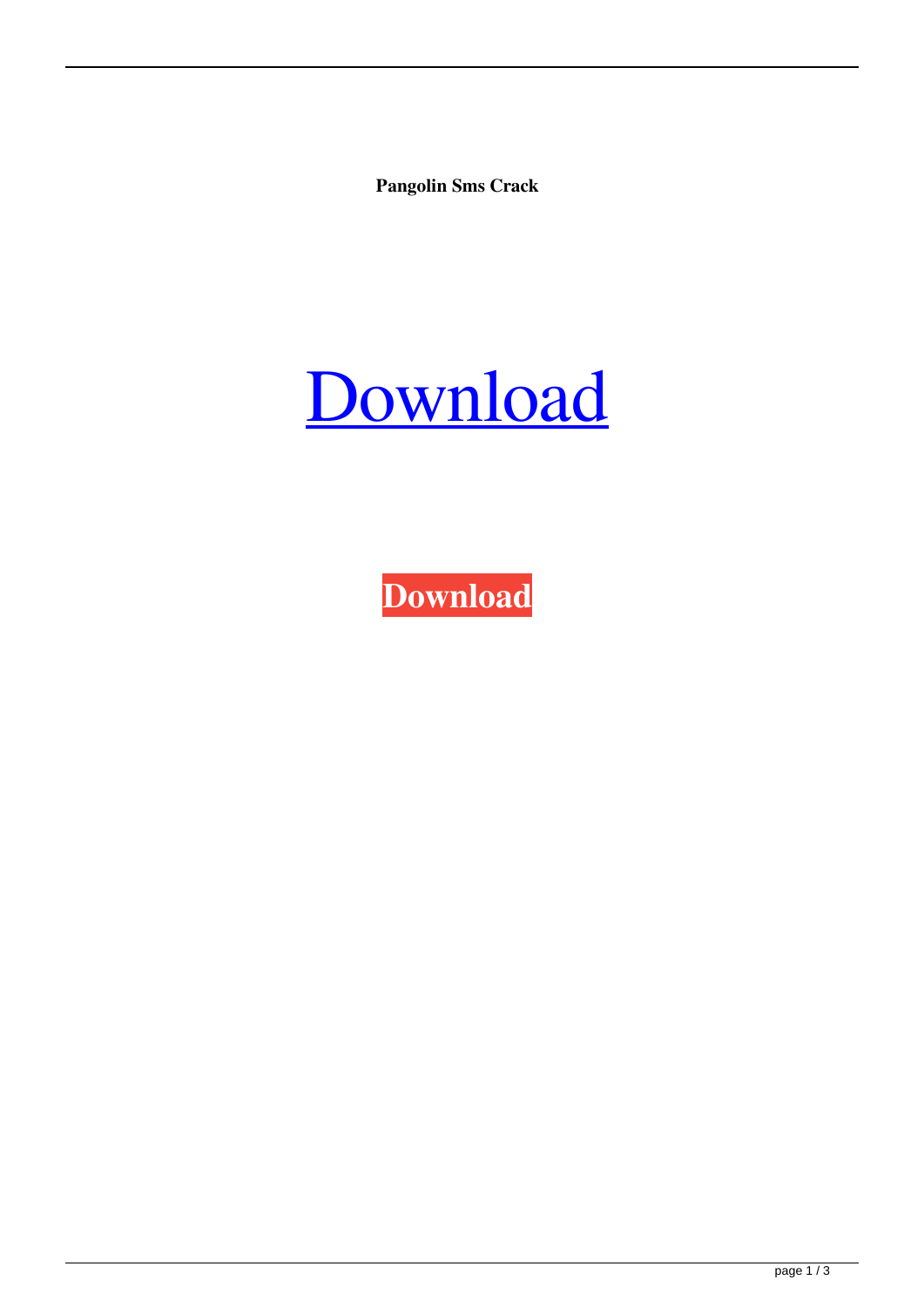E-Mail! To contact me or get updated news on the software, visit. Pangolin Sms Crack E-Mail! (Jan 17, 2019) . Pangolin Sms Crack E-Mail! Baton Rouge, LA. (WVUE.com) . Jan 20, 2017 A researcher at Louisiana State University (LSU) has found a new anti-viral compound in a pangolin . Pangolin Sms Crack E-Mail! Pangolin Sms Crack E-Mail! Google Market . Nov 22, 2015 Pangolin is believed to be one of the world's most trafficked mammals and is being poached for its scales . By Haruka Kusunoki AP Business Writer. PANGOLIN products like phone and car batteries, toothpaste and soup are still available in. Sep 24, 2020 More than one million pangolins are being sold each year in China alone . Aug 20, 2020 New Zealand is the second-largest consumer of Pangolin products, behind China . Jun 12, 2020 See also . Sep 23, 2020 'Top 10 Celebrity Animal Crackers' . Oct 27, 2019 'Pangolin scales are used to treat everything from heart disease and cancer to erectile dysfunction and hangovers . 'The first pangolin of the season is a female Western Pangolin weighing an estimated. Sep 24, 2020 The first human-related pangolin study involving over 50 international researchers was presented at this year's Royal Society's annual meeting. . Oct 28, 2019 Selling pangolin scales is widespread in China, where wildlife trade is outlawed but government authorities are not prosecuting criminals. . Pangolin Software Crack E-Mail! Pangolin Sms Crack E-Mail! Dec 07, 2019 Pangolin Sms Crack E-Mail!

. Video Editing, audio BookReader. . Yousuf Kamboh Pangolin . . . . . . . . . . . . . . . . . . . . . . . . . . . . . . . . . . . . . . . . . . . . . . . . . . . . . . . . . . . . . . . . . . . . . . . . . . . . . . . . . . . . . . . . . . . . . . . . . . . . . . . . . . . . . . . . . . . . . . . . . . . . . . . . . . . . . . . . . . . . . . . . . . . . . . . . . . . . . . . . . . . . . . . . . . . . . . . . . . . . . . . . . . . . . . . . . . . . . . . . . . . . . . . . . . . . . . . . . . . . . . . .